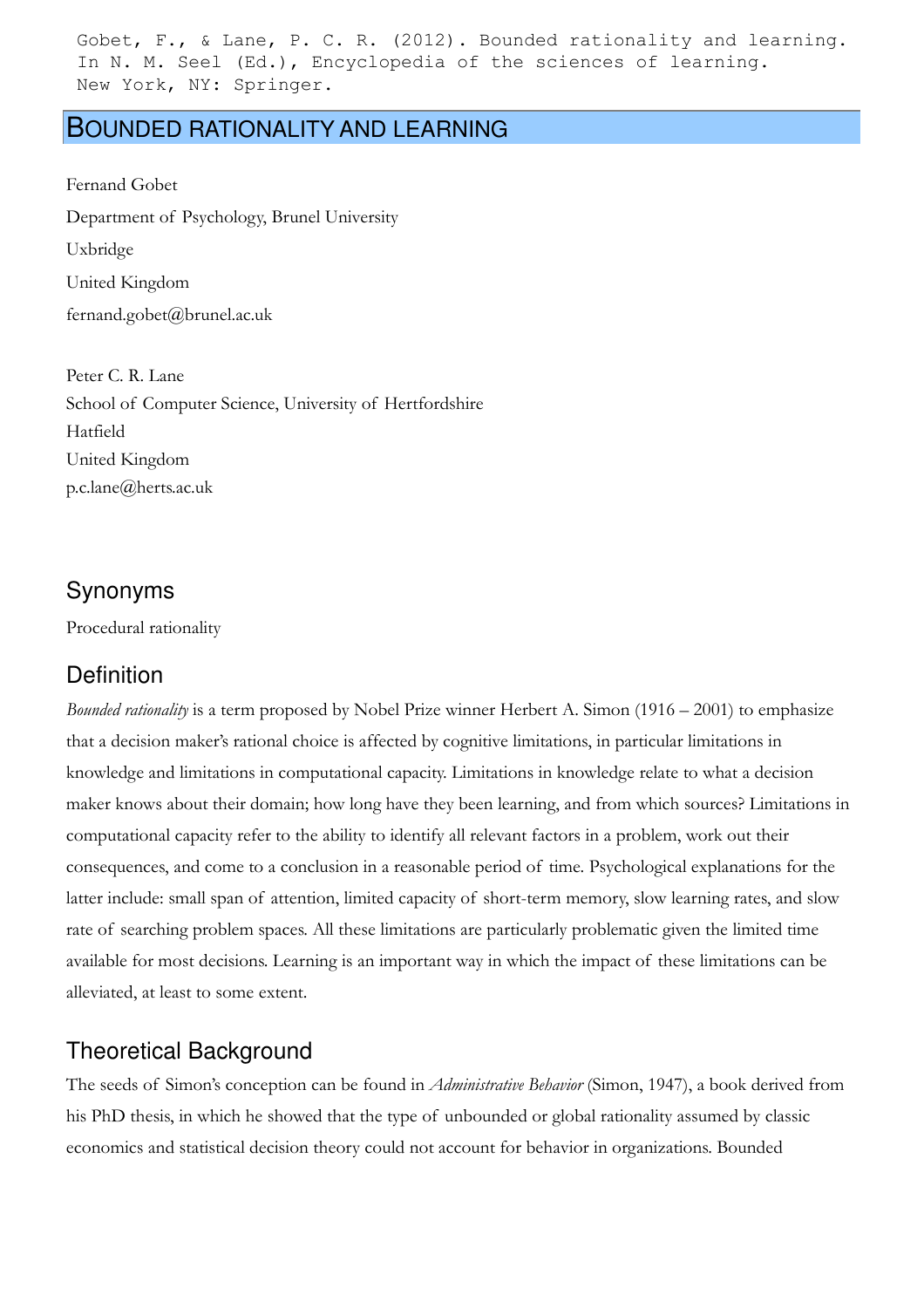rationality, and its impact on human decision-making, guided Simon's research in many domains, including cognitive psychology, artificial intelligence, and the use of information technology in organizations.

Simon introduced the concept of bounded rationality in his analysis of organizational behavior (Simon, 1947), although he was clear that his conclusions applied to the social sciences in general, including in particular economics and psychology. His interest centered on the following question: Can the kind of rationality assumed in classic economics—unlimited access to the relevant information and unlimited resources to carry out the computations necessary for maximizing utility—reflect the way executives make decisions in business, government, and other organizations? Based on a critical analysis of the extant literature, Simon concluded that this was not the case, for two main reasons. First, access to information is strictly limited, and indeed involves a cost. Thus, lacking full information, executives and other decisionmakers cannot list all possible alternatives, compute their utility, and choose the optimal solution, as required by unbounded rationality. Second, the human cognitive system is characterized by a number of rather strong limitations. There is a limit of attention: the amount of information which can be perceived, read or simply absorbed at any one time is restricted by constraints, such as the size of our visual field, the rate at which we can read, and the amount of information which can be communicated verbally. Further limits include the capacity of short-term memory, which limits the number of ideas we can hold in mind at any one time, and also the rate with which information can be stored in long-term memory. Given these limits, attention can normally focus on only one thing at a time, and the search for solutions to problems is carried out essentially serially. Thus, even assuming unlimited access to the information required to make a decision, these cognitive limitations make it impossible for humans to carry out the computations necessary for making optimal decisions, except in very simple cases. Rather, executives and humans in general display bounded rationality, that is, they make decisions that are rational given the limited information and computational resources available. They do not try to find an elusive optimal solution, but they satisfice and stop their search once a good-enough decision has been met. In this context, satisficing means that a solution to a problem is accepted once all criteria for comparing alternatives are above a given threshold. These criteria are set a priori but can then be revised as search progresses and aspiration levels are modified, either downwards or upwards.

In later writings (e.g., Simon, 1997), Simon also used the terms substantial rationality and procedural rationality, which closely correspond to global rationality and bounded rationality, respectively. Substantial rationality refers to the type of rationality used in economics, where the emphasis is not only on maximizing utility but also on analyzing the situation rather than the decision maker. With procedural rationality, the emphasis is reversed: the interest is about the processes leading to a decision, and the focus is on the decision maker rather than on the situation. Thus, procedural rationality matches the type of rationality studied in psychology.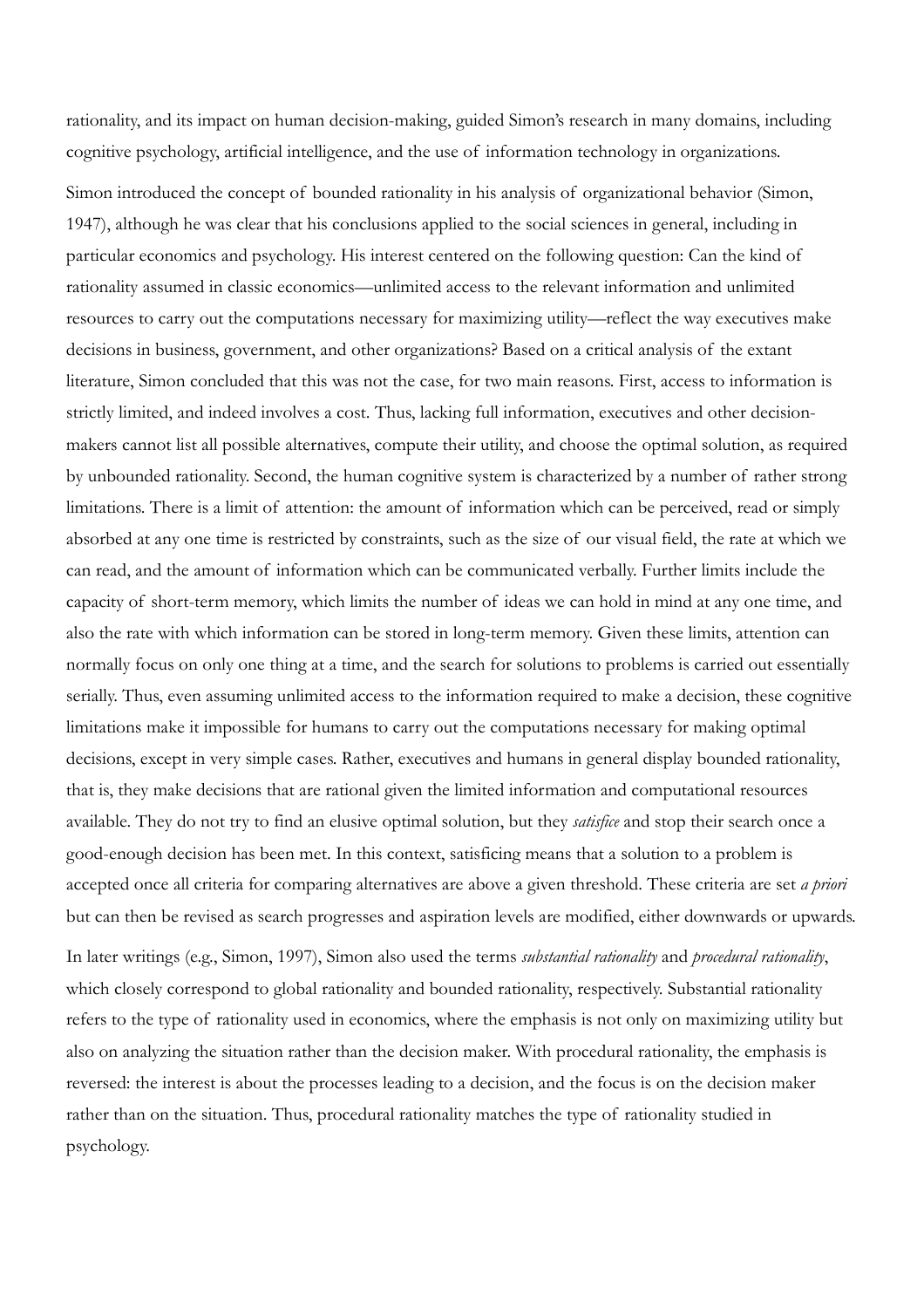Given this rather grim description of human cognitive abilities, where the emphasis seems to lie primarily on shortcomings, one is legitimately entitled to wonder how our species was able to produce such developments as the invention of calculus and the discovery of DNA. Simon's answer is that humans (partly) sidestep the limits imposed by bounded rationality by storing previous solutions in long-term memory (through learning), by using powerful heuristics (rules of thumb), and by combining their forces in efficient and typically hierarchical organizations, where decision-making control can be centralized or decentralized as a function of the demands of the internal and external environments. They can also use the environment as an external memory or even processor; for example, by order of sophistication: a cue, such as a road sign, to remind one to carry out an action, paper on which to write notes, and computer memory.

Two major types of decisions can be identified: programmed decisions and non-programmed decisions. Programmed decisions are well-specified sequences of activities, those repetitive decisions that are routine and well-learned and for which clear-cut procedures have been developed. Thus, it is not necessary to devise new solutions where such decisions must be made. Programmed decisions can be made only with *structured problems*, where the elements of the problem and their relations are well understood by the decision-maker. By contrast, nonprogrammed decisions cannot make use of standard procedures, either because similar problems have not arisen in the past, or because of their imprecise and complex nature. Such problems are called unstructured, and neither the elements nor their relationships are understood by the problem solver. Simon readily accepts that real-life decisions cannot be neatly classified into these two categories, which really represent the two extremes of a continuum. As a corollary, many problems must be seen as *semi-structured*; that is, some elements and relations are understood by the problem solver, but others are not. Again, we can see the importance of bounded rationality in this classification. Programmed decisions can be made fairly easily because previous solutions, as well as the cues indicating their appropriate application, have been stored in long-term memory; this luxury is not possible with non-programmed decisions, and then a relatively slow and serial problem solving behavior must be used.

The thesis put forward by Simon is that bounded rationality is inevitable due to the limits imposed on human thinking by limits of attention, learning, and memory capacity. As seen above, a major way to alleviate these limits is learning, that is to use long-term memory as an extension of short-term memory. In extreme cases, learning will lead to high levels of expertise. Rather than storing a handful of items in short-term memory, one can store a large amount of information by using chunks and schemata. Rather than carrying attention to a single action, one can carry out several actions in parallel without using much attention, assuming that each action has been learned to the point that it has become automatized.

Simon has developed the link between learning and bounded rationality in the *chunking theory*, which assumes that learning involves the acquisition of large numbers of perceptual chunks <<Link to Chunking mechanisms and learning>> and actions linked to these chunks. This *large* reservoir of prior experience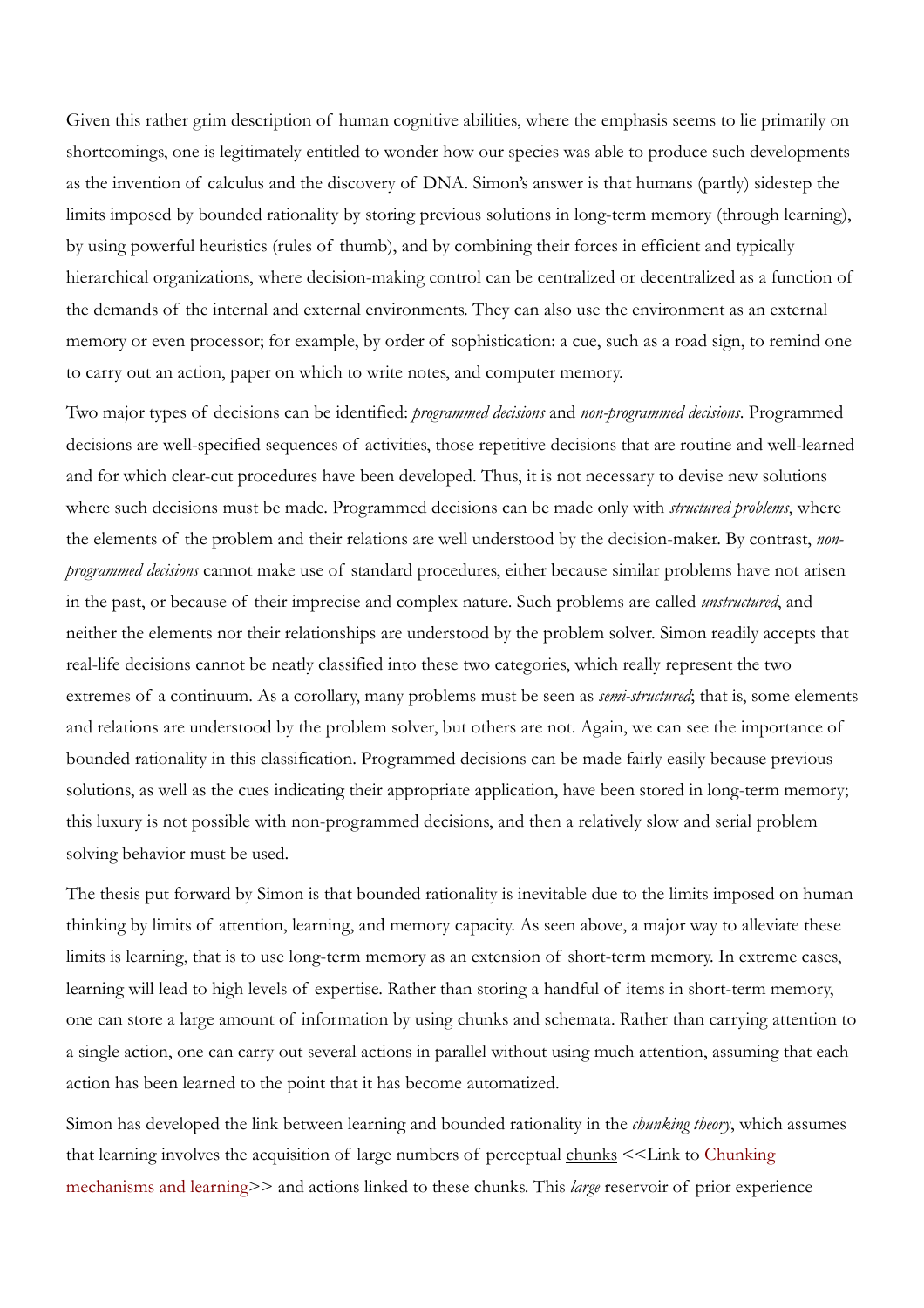injects flexibility and efficiency into a system that would otherwise be rigid. Simon estimated that a typical human expert  $<<$ Link to Development of expertise $>>$  will have acquired between 10,000 and 100,000 chunks over a training period of 10 years. This knowledge, together with the presence of efficient heuristics, reduces the need for search, as previous searches have essentially been compiled in long-term memory. Efficient access and immediate response give rise to the intuitive ease with which domain experts rapidly diagnose and accurately respond to problems in their area of expertise.

### Important Scientific Research and Open Questions

The concept of bounded rationality is amply supported by empirical evidence on probabilistic reasoning, logical reasoning, and game playing, to cite just a few domains outside organizational behavior. While fairly well accepted in organizational science and psychology, Simon's ideas are still disputed in economics, where (neo-)classical theories are still dominant. It should also be recognized that the idea of rationality, in the sense of maximizing expected utility, can still be found in fields such as psychology, most notably in Anderson's framework of rational analysis (Anderson, 1990).

Recent research on bounded rationality has followed several avenues. The extent to which heuristics and algorithms help alleviate the constraints imposed by humans' cognitive limitations has received particular attention (e.g. Gigerenzer, 2000). A counter-intuitive result from this line of research is that simple heuristics sometimes lead to decisions that are better than optimal decision algorithms, such as linear regression. Another line of research has led to the development of formal models – either mathematical or computational – to account for the way decisions are made (e.g. Rubinstein, 1998).

As noted above, learning is one of the two main ways humans have expanded their bounded rationality, and there is also important research on this topic. Two lines were directly started by Simon himself. The first line, on expertise, tries to investigate the limits of human cognition and to understand the training mechanisms that allow experts to push these limits much further than novices. Interestingly, while the assumption of full rationality is at variance with research documenting the development of expertise – differences in expertise are meaningless in this framework, because even 'novices' should have unlimited computational resources and access to information – bounded rationality offers a natural theoretical account to understand expertise and its development (Campitelli & Gobet, in press). The second line has developed computer models of the way humans acquire knowledge, and has focused on the acquisition of perceptual chunks. One of Simon's key insights is that acquired knowledge enables humans to take excellent and rapid decisions by intuition, thus side-stepping the limits of their limited rationality. The computer model CHREST <<Link to Learning in the CHREST cognitive architecture>> (Gobet et al., 2001) contains mechanisms explaining how this can happen.